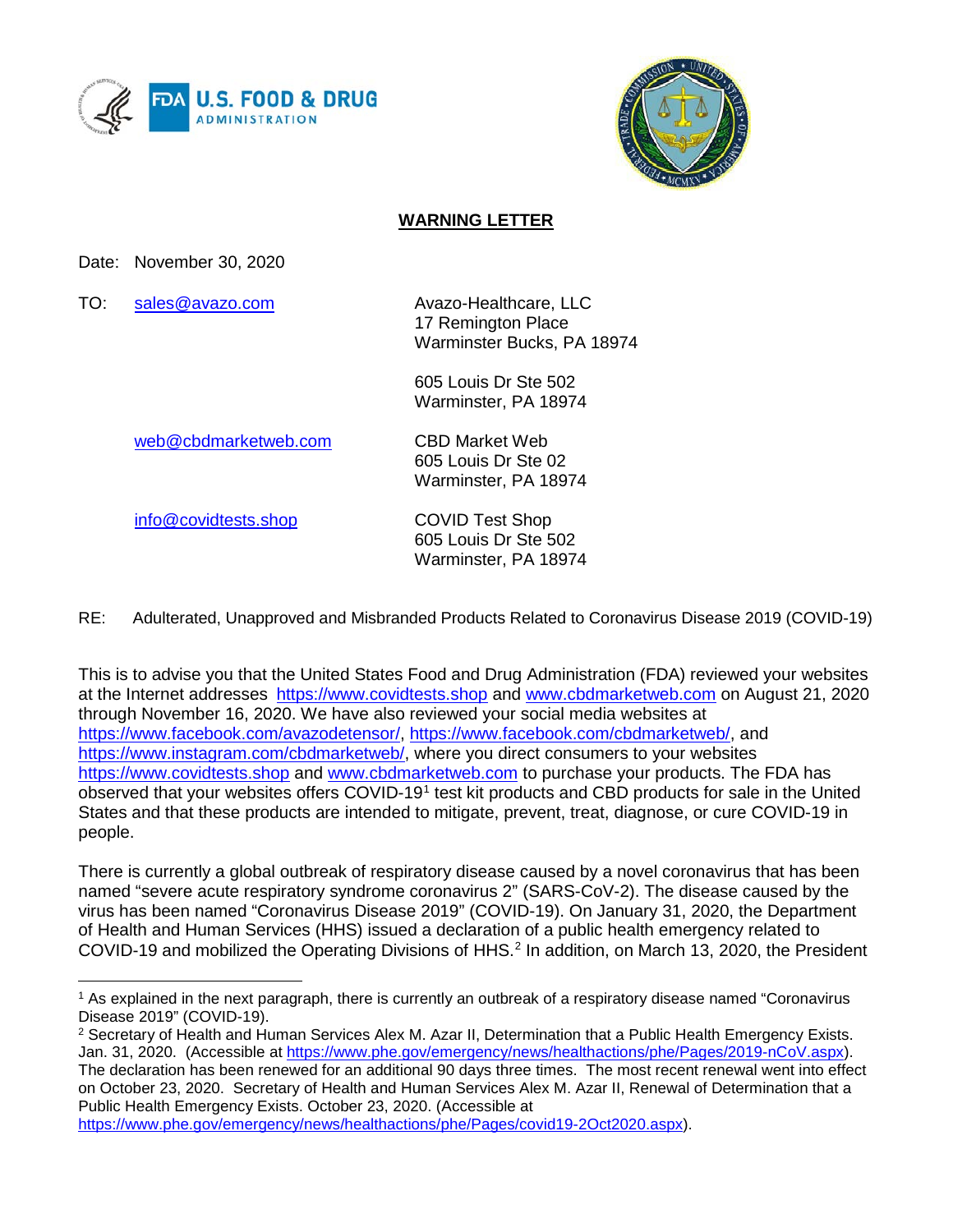declared a national emergency in response to COVID-19.<sup>[3](#page-1-0)</sup> Therefore, FDA is taking urgent measures to protect consumers from certain products that, without approval or authorization by FDA, claim to mitigate, prevent, treat, diagnose, or cure COVID-19 in people. As described below, you sell products that are intended to mitigate, prevent, treat, diagnose, or cure COVID-19 in people. We request that you take immediate action to cease the sale of such unapproved and unauthorized products for the mitigation, prevention, treatment, diagnosis, or cure of COVID-19.

### **COVID-19 Test Kit Products**

 $\overline{a}$ 

The FDA has observed that your website, www.covidtests.shop, offers two COVID-19 antigen test kit products for sale: "COVID-19 Ag Rapid Test Cassette (Box of 25) for Qualitative Detection of SARS-CoV-2 Antigen in Swabs. CE." and "COVID-19 Coronavirus Spike Glycoprotein Antigen Ag Rapid Test Kit by Sputum or Stool. CE. Box of 25." (collectively, "COVID-19 antigen tests"). Based on our review, these products are intended for use in the mitigation, prevention, treatment, diagnosis, or cure of COVID-19 in people, and thus, are devices under section 201(h) of the Federal Food, Drug, and Cosmetic Act (the "Act"), 21 U.S.C. § 321(h).

The COVID-19 antigen tests are offered for sale and distributed in the United States without marketing approval, clearance, or authorization from FDA. Accordingly, these products are adulterated under section 501(f)(1)(B) of the Act, 21 U.S.C. § 351(f)(1)(B), because your firm does not have an approved application for premarket approval (PMA) in effect pursuant to section 515(a) of the Act, 21 U.S.C. § 360e(a), or an approved application for an investigational device exemption (IDE) under section 520(g) of the Act, 21 U.S.C. § 360j(g). These products are also misbranded under section 502(o) of the Act, 21 U.S.C. § 352(o), because your firm did not notify the agency of its intent to introduce the devices into commercial distribution, as required by section 510(k) of the Act, 21 U.S.C. § 360(k). The introduction or delivery for introduction of this product into interstate commerce is prohibited under section 301(a) of the Act, 21 U.S.C. § 331(a). In addition, it is a prohibited act under section 301(k) of the Act, 21 U.S.C. § 331(k), to do any act with respect to a device while the device is held for sale after shipment in interstate commerce and results in the device being misbranded.

During our review, we also noted that your website, www.covidtests.shop, offers serology test kit products for sale, including the "COVID-19 IgG/IgM Rapid Test Cassette (Whole Blood/Serum/Plasma). FDA EUA. Box of 25,"[4](#page-1-1) and the "FDA EUA CE Approved Coronavirus (COVID-19) IgM/IgG Rapid Test Kit by Assure Tech. Box of 20."[5](#page-1-2) The EUAs authorizing the emergency use of the Healgen Rapid Test Cassette and the Assure Rapid Test Device limit the distribution and use of those products to "authorized laboratories" – they do not authorize the sale of those products directly to consumers. Please address in your response to this letter the measures your firm has put in place to ensure that the Healgen Rapid

<span id="page-1-2"></span><span id="page-1-1"></span><span id="page-1-0"></span><sup>3</sup> President Donald J. Trump, Proclamation on Declaring a National Emergency Concerning the Novel Coronavirus Disease (COVID-19). Mar. 13, 2020. (Accessible at [https://www.whitehouse.gov/presidential](https://www.whitehouse.gov/presidential-actions/proclamation-declaring-national-emergency-concerning-novel-coronavirus-disease-covid-19-outbreak/)[actions/proclamation-declaring-national-emergency-concerning-novel-coronavirus-disease-covid-19-outbreak/\)](https://www.whitehouse.gov/presidential-actions/proclamation-declaring-national-emergency-concerning-novel-coronavirus-disease-covid-19-outbreak/). <sup>4</sup> The "COVID-19 IgG/IgM Rapid Test Cassette" offered for sale on your website appears to be the COVID-19 IgG/IgM Rapid Test Cassette (Whole Blood/Serum/Plasma) manufactured by Healgen Scientific LLC ("Healgen Rapid Test Cassette"). On May 29, 2020, FDA issued an Emergency Use Authorization (EUA), pursuant to section 564 of the Act, 21 U.S.C. § 360bbb-3, to permit emergency use of the Healgen Rapid Test Cassette by "authorized laboratories" which is defined in the EUA as laboratories certified under the Clinical Laboratory Improvement Amendments of 1988 (CLIA), 42 U.S.C. § 263a, to perform moderate and high complexity tests. <sup>5</sup> The "Coronavirus (COVID-19) IgM/IgG Rapid Test Kit" offered for sale on your website appears to be the Assure COVID-19 IgG/IgM Rapid Test Device manufactured by Assure Tech. (Hangzhou) co., Ltd. ("Assure Rapid Test Device"). On September 23, 2020, FDA issued an EUA, pursuant to section 564 of the Act, 21 U.S.C. § 360bbb-3, to permit emergency use of the Assure Rapid Test Device by "authorized laboratories" which is defined in the EUA as laboratories certified under CLIA that meet requirements to perform moderate or high complexity tests and patient care settings operating under a CLIA Certificate of Waiver, Certificate of Compliance, or Certificate of Accreditation.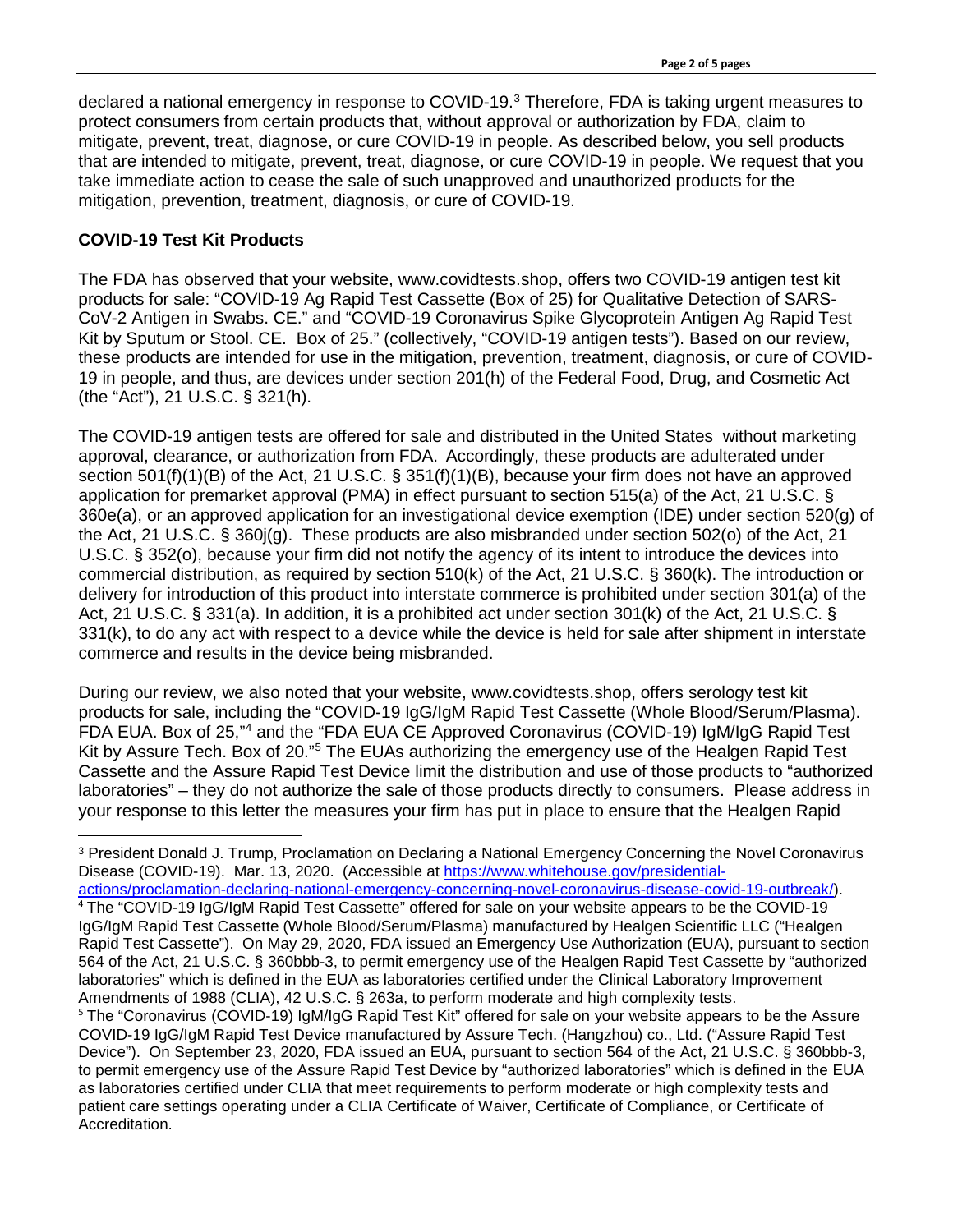Test Cassette and the Assure Rapid Test Device are sold only to "authorized laboratories" in accordance with the provisions of their respective EUAs.

For more information about FDA's regulation of devices used to mitigate, prevent, treat, diagnose, or cure COVID-19; frequently asked questions; and other helpful resources, visit our website at [https://www.fda.gov/medical-devices/emergency-situations-medical-devices/medical-devices-and-covid-](https://www.fda.gov/medical-devices/emergency-situations-medical-devices/medical-devices-and-covid-19-pandemic)[19-pandemic.](https://www.fda.gov/medical-devices/emergency-situations-medical-devices/medical-devices-and-covid-19-pandemic) In addition, the guidance titled "Policy for Coronavirus Disease 2019 Tests During the Public Health Emergency (Revised)<sup>"[6](#page-2-0)</sup> provides information about FDA's policies intended to help expand testing capacity by facilitating the development and use of COVID-19 tests during the public health emergency.

**Please direct any inquiries to FDA regarding your COVID-19 test kit products to:** [COVID-19-Task-](https://www.fda.gov/inspections-compliance-enforcement-and-criminal-investigations/warning-letters/COVID-19-Task-Force-CDRH@fda.hhs.gov)[Force-CDRH@fda.hhs.gov.](https://www.fda.gov/inspections-compliance-enforcement-and-criminal-investigations/warning-letters/COVID-19-Task-Force-CDRH@fda.hhs.gov)

## **CBD Products**

The FDA has observed that your website [www.cbdmarketweb.com](http://www.cbdmarketweb.com/) offers CBD products for sale in the United States and that these products are intended to mitigate, prevent, treat, diagnose, or cure COVID-19 in people.<sup>[7](#page-2-1)</sup> Based on our review, these products are unapproved new drugs sold in violation of section 505(a) of the Federal Food, Drug, and Cosmetic Act (FD&C Act), 21 U.S.C. § 355(a). Furthermore, these products are misbranded drugs under section 502 of the FD&C Act, 21 U.S.C. § 352. The introduction or delivery for introduction of these products into interstate commerce is prohibited under sections 301(a) and (d) of the FD&C Act, 21 U.S.C. § 331(a) and (d).

Some examples of the claims on your websites that establish the intended use of your products and misleadingly represent them as safe and/or effective for the treatment or prevention of COVID-19 include:

- On a page titled, "Two Points of View on CBD for Coronavirus Therapy" your website states
	- o "COVID-19 AND CANNABIS? . . . Israeli researchers will utilize antiviral agents found in cannabis terpenes to slow the spread of the novel coronavirus. . . . Other Israeli scientists have begun research into what role CBD could play in COVID-19 treatment. While Meiri and his team will explore terpenes as antiviral agents, the clinical trial will utilize CBD's anti-inflammatory properties to reduce symptoms and regulate the body's immune system." [from your website [https://www.cbdmarketweb.com/cbd-coronavirus-therapy/\]](https://www.cbdmarketweb.com/cbd-coronavirus-therapy/)
- You caption a link with the tags "#covid19cbd" and "#cbdcoronavirus." The link description states "CBD Products Online Store" and links to your website's page titled, "Two Points of View on CBD for Coronavirus Therapy" [from a May 14, 2020 post on your Facebook social media website, [https://www.facebook.com/cbdmarketweb/\]](https://www.facebook.com/cbdmarketweb/)

#### **Please direct any inquiries to FDA regarding your CBD products to:** [COVID-19-Task-Force-](mailto:COVID-19-Task-Force-CDER@fda.hhs.gov)[CDER@fda.hhs.gov.](mailto:COVID-19-Task-Force-CDER@fda.hhs.gov)

You should take immediate action to correct the violations cited in this letter. This letter is not meant to be an all-inclusive list of violations that exist in connection with your products or operations. It is your responsibility to ensure that the products you sell are in compliance with the Act and its implementing regulations. We advise you to review your websites, product labels, and other labeling and promotional materials to ensure that you are not misleadingly representing your products as safe and/or effective for

<span id="page-2-0"></span> <sup>6</sup> Accessible at [https://www.fda.gov/media/135659/download.](https://www.fda.gov/media/135659/download)

<span id="page-2-1"></span><sup>&</sup>lt;sup>7</sup> The FTC reviewed your website [www.cbdmarketwatch.com](http://www.cbdmarketwatch.com/) and your Facebook social media website, <https://www.facebook.com/cbdmarketweb/> on November 19, 2020.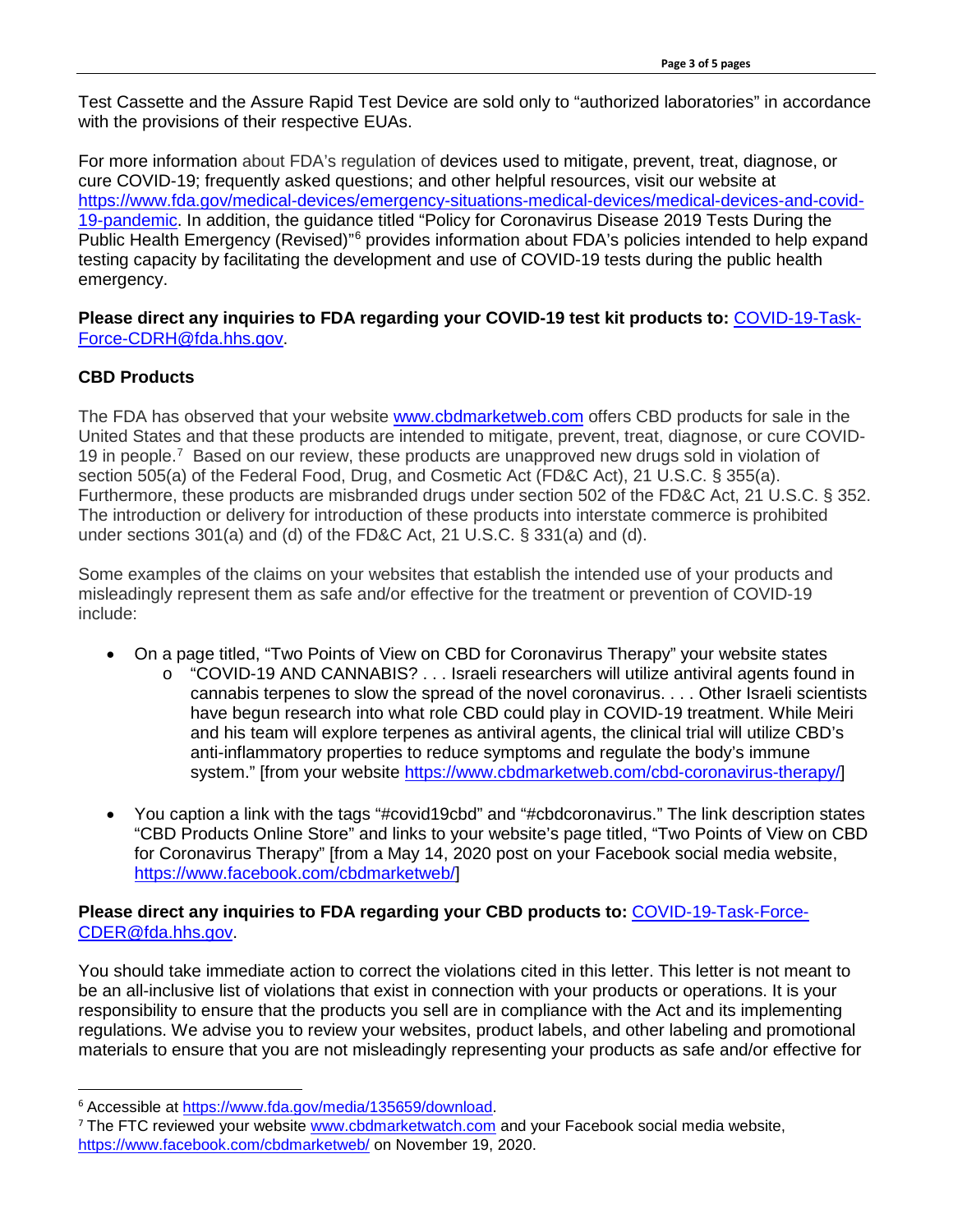a COVID-19-related use for which they have not been approved, cleared, or authorized by FDA and that you do not make claims that adulterate or misbrand the products in violation of the Act. **Within 48 hours, please send an email to [COVID-19-Task-Force-CDRH@fda.hhs.gov](mailto:COVID-19-Task-Force-CDRH@fda.hhs.gov)** and **[COVID-19-Task-Force-](mailto:COVID-19-Task-Force-CDER@fda.hhs.govd)[CDER@fda.hhs.gov](mailto:COVID-19-Task-Force-CDER@fda.hhs.govd)** describing the specific steps you have taken to correct these violations. Include an explanation of each step being taken to prevent the recurrence of violations, as well as copies of related documentation. Failure to immediately correct the violations cited in this letter may result in legal action, including, without limitation, seizure and injunction.

FDA is advising consumers not to purchase or use certain products that have not been approved, cleared, or authorized by FDA and are being misleadingly represented as safe and/or effective for the mitigation, prevention, treatment, diagnosis, or cure of COVID-19. Your firm will be added to a published list on FDA's website of firms and websites that have received warning letters from FDA concerning the sale or distribution of COVID-19 related products in violation of the Act. This list can be found at [https://www.fda.gov/consumers/health-fraud-scams/fraudulent-coronavirus-disease-2019-covid-19](https://www.fda.gov/consumers/health-fraud-scams/fraudulent-coronavirus-disease-2019-covid-19-products) [products.](https://www.fda.gov/consumers/health-fraud-scams/fraudulent-coronavirus-disease-2019-covid-19-products) Once you have taken corrective actions to cease the sale of your unapproved, uncleared, and unauthorized product(s) for the mitigation, prevention, treatment, diagnosis, or cure of COVID-19, and such actions have been confirmed by the FDA, the published list will be updated to indicate that your firm has taken appropriate corrective action.

If you cannot complete corrective action within 48 hours, state the reason for the delay and the time within which you will complete the corrections. If you believe that your product is not in violation of the Act, include your reasoning and any supporting information for our consideration.

If you are not located in the United States, please note that products that appear to be adulterated or misbranded are subject to detention and refusal of admission if they are offered for importation into the United States. We may advise the appropriate regulatory officials in the country from which you operate that FDA considers your products listed above to be adulterated and misbranded products that cannot be legally sold to consumers in the United States.

Please direct any inquiries to FDA at [COVID-19-Task-Force-CDRH@fda.hhs.gov](mailto:COVID-19-Task-Force-CDRH@fda.hhs.gov) and [COVID-19-Task-](mailto:COVID-19-Task-Force-CDER@fda.hhs.gov)[Force-CDER@fda.hhs.gov.](mailto:COVID-19-Task-Force-CDER@fda.hhs.gov)

In addition, it is unlawful under the FTC Act, 15 U.S.C. 41 et seq., to advertise that a product can prevent, treat, or cure human disease unless you possess competent and reliable scientific evidence, including, when appropriate, well-controlled human clinical studies, substantiating that the claims are true at the time they are made. For COVID-19, no such study is currently known to exist for the product identified above. Thus, any coronavirus-related prevention or treatment claims regarding such product are not supported by competent and reliable scientific evidence. You must immediately cease making all such claims. Violations of the FTC Act may result in legal action seeking a Federal District Court injunction and an order may require that you pay back money to consumers. Within 48 hours, please send an email to Richard Cleland, Assistant Director of the FTC's Division of Advertising Practices, via electronic mail at rcleland@ftc.gov describing the specific actions you have taken to address the FTC's concerns. If you have any questions regarding compliance with the FTC Act, please contact Mr. Cleland at 202-326-3088.